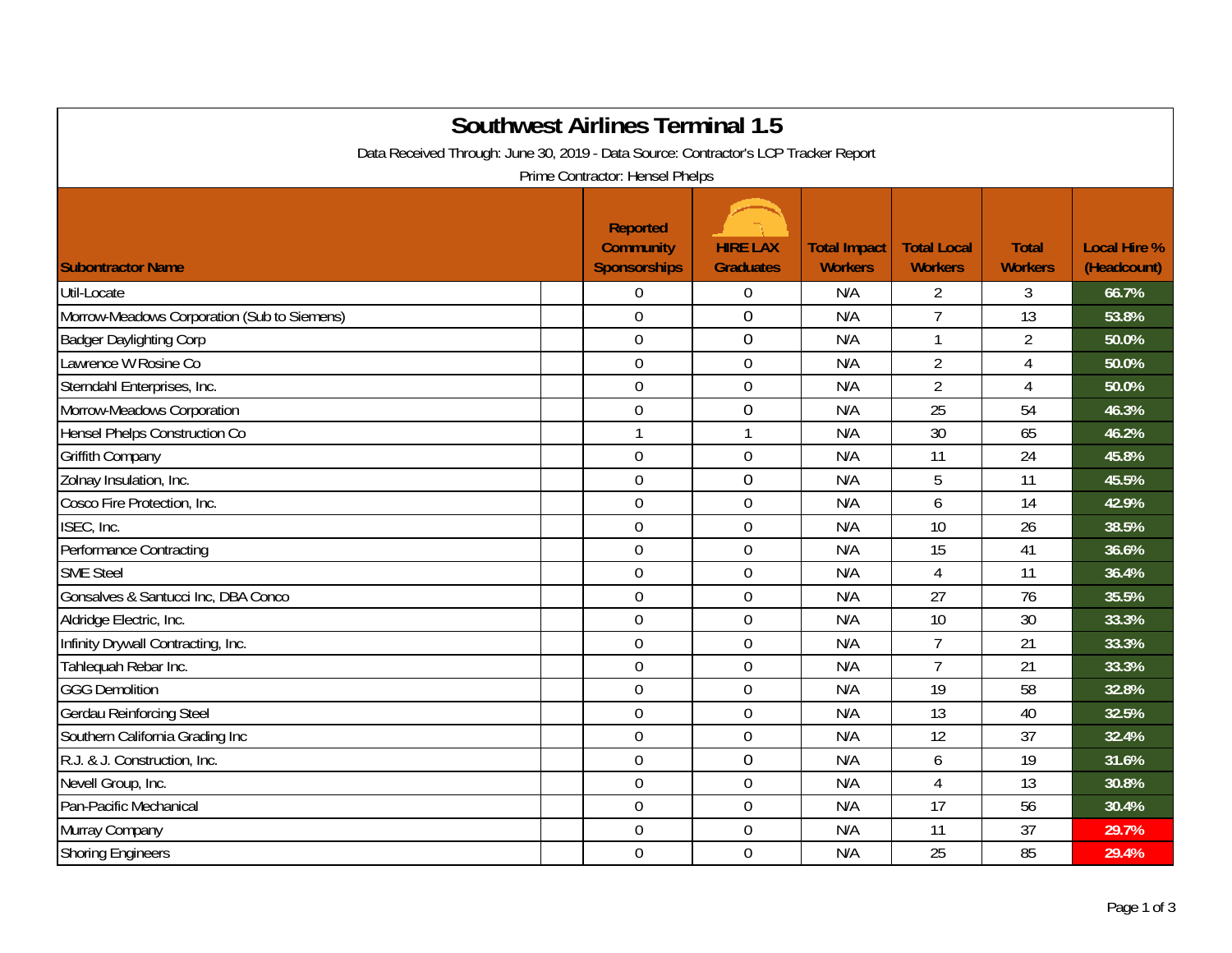| <b>Southwest Airlines Terminal 1.5</b>                                                                                 |            |                                                     |                                     |                                       |                                      |                                |                                    |  |  |
|------------------------------------------------------------------------------------------------------------------------|------------|-----------------------------------------------------|-------------------------------------|---------------------------------------|--------------------------------------|--------------------------------|------------------------------------|--|--|
| Data Received Through: June 30, 2019 - Data Source: Contractor's LCP Tracker Report<br>Prime Contractor: Hensel Phelps |            |                                                     |                                     |                                       |                                      |                                |                                    |  |  |
| <b>Subontractor Name</b>                                                                                               |            | <b>Reported</b><br><b>Community</b><br>Sponsorships | <b>HIRE LAX</b><br><b>Graduates</b> | <b>Total Impact</b><br><b>Workers</b> | <b>Total Local</b><br><b>Workers</b> | <b>Total</b><br><b>Workers</b> | <b>Local Hire %</b><br>(Headcount) |  |  |
| <b>Comet Electric</b>                                                                                                  |            | $\overline{0}$                                      | $\overline{0}$                      | N/A                                   | $\overline{2}$                       | $\overline{7}$                 | 28.6%                              |  |  |
| Rebar Engineering Inc.                                                                                                 |            | $\overline{0}$                                      | $\overline{0}$                      | N/A                                   | 4                                    | 14                             | 28.6%                              |  |  |
| Jordim Int'l Inc                                                                                                       |            | $\mathbf 0$                                         | $\boldsymbol{0}$                    | N/A                                   | $\overline{7}$                       | 25                             | 28.0%                              |  |  |
| Saddleback Waterproofing                                                                                               |            | $\overline{0}$                                      | $\mathbf 0$                         | N/A                                   | 5                                    | 18                             | 27.8%                              |  |  |
| NorCal Pipeline Services, Inc.                                                                                         |            | $\mathbf 0$                                         | $\overline{0}$                      | N/A                                   | 5                                    | 19                             | 26.3%                              |  |  |
| Anning Johnson Company                                                                                                 |            | $\overline{0}$                                      | $\mathbf 0$                         | N/A                                   | 3                                    | 12                             | 25.0%                              |  |  |
| <b>Building Electronic Controls</b>                                                                                    | <b>NEW</b> | $\mathbf 0$                                         | $\boldsymbol{0}$                    | N/A                                   |                                      | 4                              | 25.0%                              |  |  |
| Corradini Corp                                                                                                         |            | $\mathbf 0$                                         | $\mathbf 0$                         | N/A                                   | $\overline{2}$                       | 8                              | 25.0%                              |  |  |
| <b>Elljay Acoustics</b>                                                                                                |            | $\mathbf 0$                                         | $\mathbf 0$                         | N/A                                   | $\mathbf{1}$                         | $\overline{4}$                 | 25.0%                              |  |  |
| Mike Zarp, Inc.                                                                                                        |            | $\overline{0}$                                      | $\boldsymbol{0}$                    | N/A                                   | $\overline{2}$                       | 8                              | 25.0%                              |  |  |
| Rosendin Electric                                                                                                      |            | $\overline{0}$                                      | $\mathbf 0$                         | N/A                                   | 8                                    | 33                             | 24.2%                              |  |  |
| Centerline Concrete Cutting                                                                                            |            | $\mathbf 0$                                         | $\overline{0}$                      | N/A                                   | $\mathbf{1}$                         | 5                              | 20.0%                              |  |  |
| DSM Construction, Inc.                                                                                                 |            | $\overline{0}$                                      | $\mathbf 0$                         | N/A                                   | $\mathbf{1}$                         | 5                              | 20.0%                              |  |  |
| Johnson & Turner Painting Co Inc.                                                                                      |            | $\mathbf 0$                                         | $\boldsymbol{0}$                    | N/A                                   | $\mathbf 1$                          | 8                              | 12.5%                              |  |  |
| Underground Construction Co Inc                                                                                        |            | $\overline{0}$                                      | $\mathbf 0$                         | N/A                                   | $\overline{2}$                       | 19                             | 10.5%                              |  |  |
| Commecial Scaffolding of CA                                                                                            |            | $\overline{0}$                                      | $\mathbf 0$                         | N/A                                   | $\overline{2}$                       | 20                             | 10.0%                              |  |  |
| Mr. Crane, Inc.                                                                                                        |            | $\overline{0}$                                      | $\mathbf 0$                         | N/A                                   | $\mathbf 1$                          | 29                             | 3.4%                               |  |  |
| Bill Carr Surveys, Inc.                                                                                                |            | $\mathbf 0$                                         | $\boldsymbol{0}$                    | N/A                                   | $\overline{0}$                       | $\overline{2}$                 | 0.0%                               |  |  |
| Concrete Coring Company (sub to Griffith)                                                                              |            | $\mathbf 0$                                         | $\mathbf 0$                         | N/A                                   | $\overline{0}$                       | $\overline{2}$                 | 0.0%                               |  |  |
| Connor Concrete Cutting and Coring                                                                                     |            | $\mathbf 0$                                         | $\mathbf 0$                         | N/A                                   | $\overline{0}$                       | 6                              | 0.0%                               |  |  |
| Davidson Concrete Cutting, Inc.                                                                                        |            | $\mathbf 0$                                         | $\boldsymbol{0}$                    | N/A                                   | $\mathbf 0$                          | $\mathbf{1}$                   | 0.0%                               |  |  |
| Masonry Concepts, Inc                                                                                                  | <b>NEW</b> | $\overline{0}$                                      | $\mathbf 0$                         | N/A                                   | $\overline{0}$                       | $\overline{2}$                 | 0.0%                               |  |  |
| Savala Equipment Company, Inc. dba Savala Equipment Rentals                                                            |            | $\mathbf 0$                                         | $\overline{0}$                      | N/A                                   | $\overline{0}$                       | 4                              | 0.0%                               |  |  |
| West Coast Fire Stopping                                                                                               |            | $\overline{0}$                                      | $\mathbf 0$                         | N/A                                   | $\overline{0}$                       | $\overline{2}$                 | 0.0%                               |  |  |
| WMB & Associates, Inc.                                                                                                 |            | $\overline{0}$                                      | $\mathbf 0$                         | N/A                                   | $\overline{0}$                       | $\overline{2}$                 | 0.0%                               |  |  |